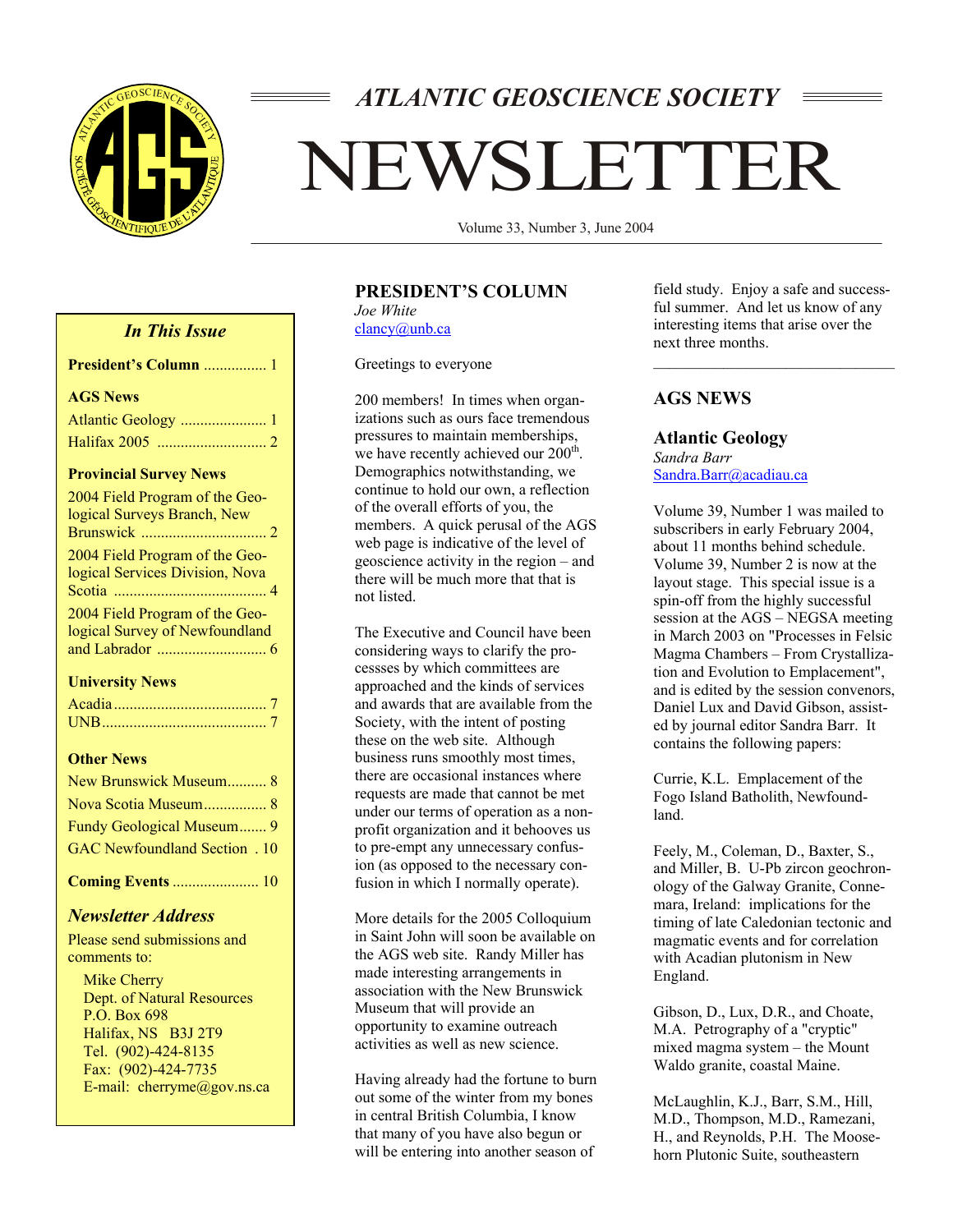Maine and southwestern New Brunswick: age, petrochemisty, and tectonic setting.

Westerman, D.S., Dini, A., Innocenti, F., and Rocchi, S. When and where did hybridization occur? The case of the Monte Capanne Pluton, Italy.

Yang, X-M., Lentz, D., and McCutcheon, S.R. Petrochemical evolution of subvolcanic granitoid intrusions within the Late Devonian Mount Pleasant Caldera, New Brunswick, Canada: comparison of Au versus Sn-W-Mopolymetalic systems.

We hope to complete Volume 39, Number 3, and Volume 40, Number 1, during the coming summer. The journal will then be only 4 months behind schedule! Anyone want to place any bets on whether or not this can be accomplished? (Editors and production manager not eligible to participate!)

## **Halifax 2005**

*Mike Cherry*  cherryme@gov.ns.ca



through time, around the world

Halifax 2005 is now less than one year away, and the activity level of the Local Organizing Committee, under the leadership of General Chairman Scott Swinden, is steadily increasing. Interest in the conference is high, and all indications point to a very large registration.

A diverse and stimulating technical program has been outlined by Chris White and his sub-committee, which is now working with session convenors to identify invited speakers and to finalize plans for all of the sessions. AGS members should start preparing their abstracts now – details of the technical program are available on the

conference website (see address below).

A highlight of the conference will be celebrations by the Mineralogical Association of Canada on the occasion of its  $50<sup>th</sup>$  anniversary. Preliminary plans include a special birthday party, an invited lecture by Ian Parsons, President of the International Mineralogical Association, and an exhibit of mineral specimens from Canada's Pinch Collection.

Ian Spooner and his social events subcommittee are working hard to ensure that conference delegates have a good number of diversions from the intense mental stimulation of the technical program. Plans include a meet-andgreet opening social, early morning fun runs, a gala harbour cruise and lobster dinner and a pub crawl. Rumours are that fireworks figure prominently in at least one of these events.

Sandra Barr is chairwoman of the Field Trips subcommittee. Sandra's committee has developed a program that includes 7 pre-conference and 9 post-conference excursions. Details of the trips are available on the conference website.

The website went "live" in May, coincident with the 2004 joint meeting of the Geological Association of Canada and the Mineralogical Association of Canada at Brock University in St. Catharine's, Ontario. The website is at www.halifax2005.ca. The website content will be continuously upgraded as more information becomes available, so readers are encouraged to visit it often. In particular, those interested in submitting an abstract will be able to do so in the fall (October – November), and those interested in registering for the meeting can anticipate being able to do so in March 2005.

# **PROVINCIAL SURVEY NEWS**

**2004 Field Program of the Geological Surveys Branch, New Brunswick Department of Natural Resources**  *Reg Wilson*  reg.wilson@gnb.ca

This year's field program at the New Brunswick Department of Natural Resources can be grouped into six categories: Bedrock Mapping, Surficial Mapping and Geochemistry, Mineral Deposit Studies, Hydrocarbon Resources, Industrial Minerals, and Coastal Zone Studies.

#### **Bedrock Mapping**

In northern New Brunswick, 1:20 000 mapping that was carried out in the Gaspé Belt as part of the recently concluded Appalachian Foreland and Platform NATMAP project will continue in parts of NTS 21O/16 and 21O/10. John Langton of the Bathurst office will carry out mapping in the Benjamin River and upper Jacquet River areas, which are primarily underlain by volcanic rocks of the Chaleurs and Dalhousie groups. Reg Wilson will be mapping in the Mount McCormack and Nine Mile Brook areas, in an effort to resolve stratigraphic relationships in the upper Chaleurs Group and in the Tobique Group. The relatively unexplored Mount McCormack area is host to a recently-discovered, gabbro-hosted gold occurrence and an enigmatic, rhyolite-hosted, copper-cobalt prospect.

Reg Wilson, in collaboration with Paul Rennick of the GIS section, is undertaking a revision of the venerable 1:250 000 geological map of northern New Brunswick (Plate NR-3). NR-3 has been one of NBGSB's most successful map products, and is an important "first-order" product for the promotion of mineral potential. Since its publication, however, most of the area it encompasses has been remapped, *e.g.*, the stratigraphy of the

 $\mathcal{L}_\text{max}$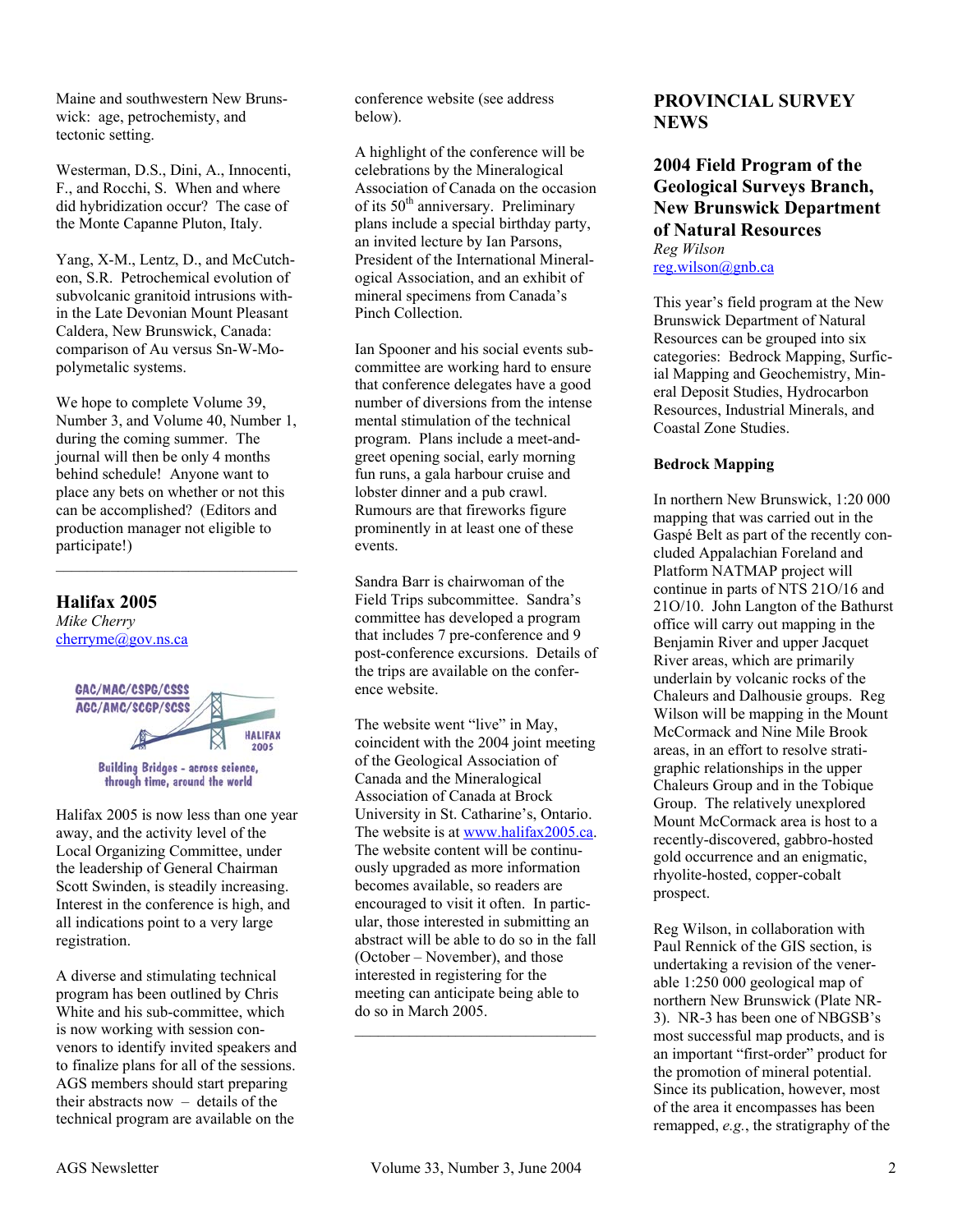Bathurst Camp was revamped during the 1994-99 EXTECH-II project. As the few remaining 1:20 000 sheets are remapped, the new version of NR-3 will be updated by merging the digital files.

In conjunction with this project, staff geophysicist Larry Petrie will be preparing an aeromagnetic anomaly map of the same area by combining newly acquired data, existing NBGSB and GSC data, and digital data released by the private sector.

In southern New Brunswick, Susan Johnson of the Sussex office will be taking a hiatus from new regional mapping to focus on cleaning up the loose ends of previous projects, including map revision and writing. One of these projects, in collaboration with Sandra Barr and Cameron Bartsch of Acadia University, involves a study of the New River Belt, a key component in interpretations of terranes in southern New Brunswick and their correlations with other parts of the Appalachian orogen. The project will include (a) whole-rock chemical analyses of igneous rock samples, (b) interpretation of the tectonic setting in which the rocks in the map area were formed and their metamorphic and deformational history, and (c) comparisons with potentially correlative rock units elsewhere in southern New Brunswick.

Susan and Clint St. Peter will jointly undertake the work necessary to complete the Maritimes Basin NATMAP report for southeastern New Brunswick, including the revision of six 1:50 000 maps. Specific objectives include revision of the stratigraphy of the Horton and Windsor groups to reflect recent advancements in our understanding of lithostratigraphy, writing sections on structural geology and economic geology, and the development of an expanded palynological database.

#### **Surficial Geology and Geochemistry**

Mike Parkhill's agenda includes Bhorizon soil and till sampling and

Quaternary mapping at selected sites in the Bathurst Mining Camp, in anticipation of expected ground follow-up of targets identified during airborne geophysical surveys flown earlier this year. The sampling program will compare and evaluate some of the new selective leach and extraction methods now available. In addition, Mike will begin a surficial mapping project in the Pointe Verte area, where gold has recently been discovered, to assist in exploration for gold mineralization.

The Fredericton-based Quaternary-Geochemistry section, consisting of Allen Seaman, Toon Pronk, Serge Allard and Rex Boldon, has several projects ready to go, including (a) a till geochemistry and glacial dispersal study in the Hayesville area of central New Brunswick, aimed at evaluating the possible association of gold with Late Devonian granites and known Sn-W mineralization; (b) surficial mapping and till sampling in the Saint John area and along the Saint John River from Gagetown to Evandale; (c) a comprehensive compilation of till geochemical data from southwestern New Brunswick, and (d) till geochemistry plots for southwestern New Brunswick, to supplement the interpretation of the raw till geochemical data and to assist private sector mineral exploration.

#### **Mineral Deposit Studies**

Jim Walker will complete investigations initiated last year at the Chester and Gilmore Brook VMS deposits in the Bathurst Mining Camp. This work is intended to elucidate the stratigraphic position of the deposits, and to suggest possible exploration strategies to test for additional mineralization. Jim will also evaluate the potential for iron oxide-copper-gold (IOCG) mineralization in the Benjamin River area, where the Dickie Brook composite intrusion is known to contain significant rare-earth element mineralization in association with magnetite iron formation. This region has not, however, been assessed for its gold potential.

Jim will also participate in a number of UNB – NBGSB collaborations in northern New Brunswick, mainly involving David Lentz and his graduate students. Gaoming Wang will investigate the petrogenesis of the McKenzie Gulch base-metal skarn system  $(400\ 000\ t\ (a)\ 1.7\% \ Cu)$  to document the various styles of Cu-rich mineralization and skarn alteration within the McKenzie Gulch system. Sean McClenaghan will continue his studies of rare-earth-element and selected trace-metal systematics of massive sulphides in the Bathurst Mining Camp. A third student, yet to be identified, will begin an evaluation of the structural and geochemical controls on gold mineralization within the Ordovician Brunswick accretionary complex, known to host epigenetic gold systems generated by late fluid expulsion during exumation of the accretionary wedge.

Warna Downey of UNB, under the supervision of David Lentz (UNB) and Steve McCutcheon (NBGSB), will continue her study of the volcanic architecture of the Nepisiguit Falls Formation in the Bathurst Mining Camp. This project is designed to examine the environment and modes of emplacement of felsic volcanic rocks associated with several of the most productive deposits in the Camp and their relationship to VMS mineralization.

Kay Thorne will be mainly involved with gold investigations at Clarence Stream and in the Annidale Belt in southern New Brunswick. The goals of the Clarence Stream project include: (a) determining the O and H isotopic signature of the fluids and the S and Pb isotopic signature of the sulphides associated with gold mineralization and (b) Re-Os dating of the sulphides associated with gold mineralization to constrain the age of the mineralization, The latter will be particularly useful in establishing a genetic model for the Clarence Stream deposit. Similar isotopic analyses will also be conducted on occurrences from the Annidale Belt in an attempt to develop a genetic model. A UNB –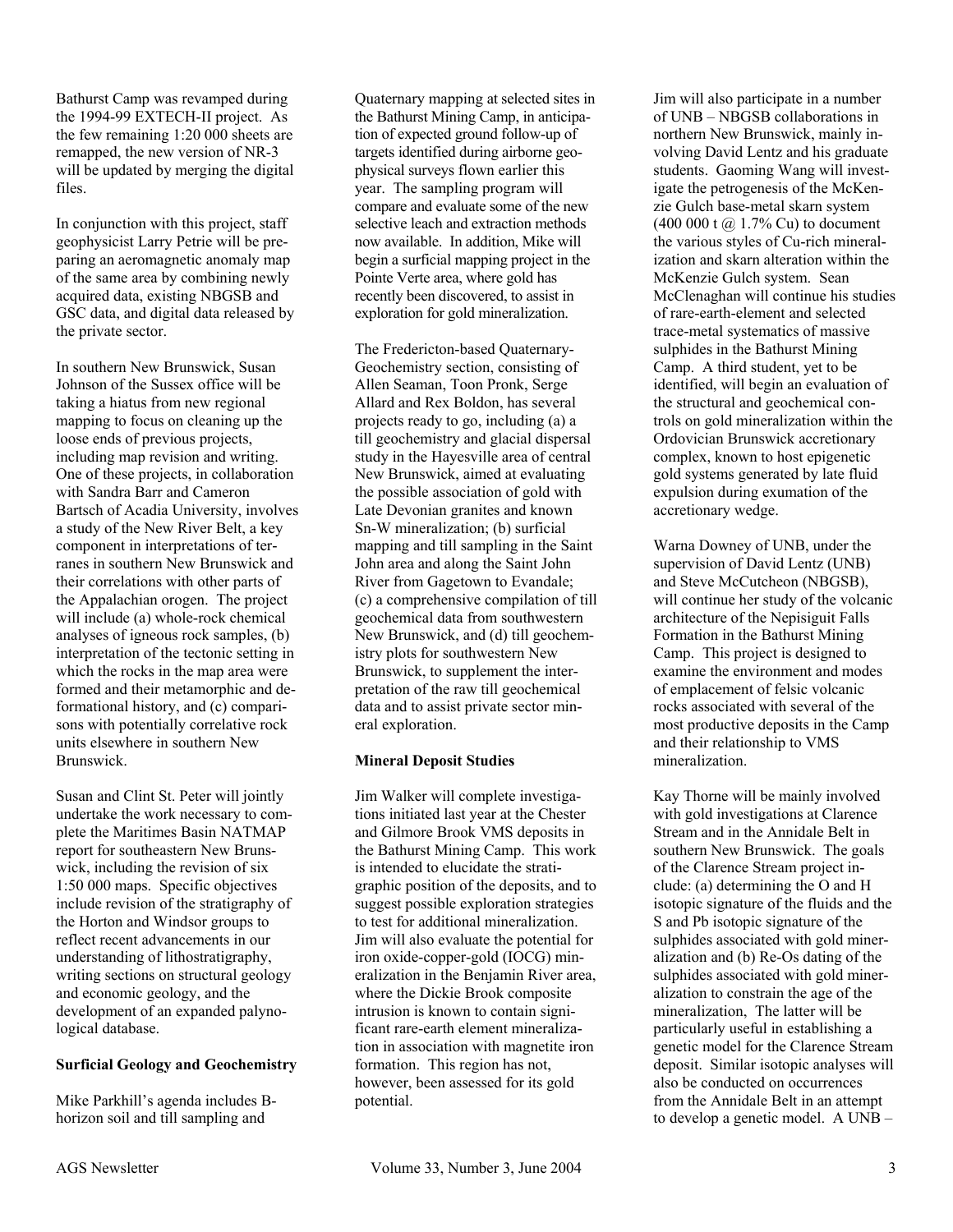NBGSB partnership will allow David Lentz and Kay Thorne to carry out a systematic study of the documented gold occurrences within the Annidale Belt. This research will attempt to establish the characteristics of the Devil Pike, Annidale and other occurrences, and generate an appropriate genetic model to explain their existence.

#### **Hydrocarbon Resources**

Adrian Park (UNB) will collaborate with Clint St. Peter on a structural synthesis of faults affecting hydrocarbon-bearing Carboniferous basins in southeastern New Brunswick. The objective of this work is to understand the role of original basin configuration and subsequent structural evolution on reservoir distribution and trap formation, primarily through analysis of two major fault systems in the Albert Mines and Dochester areas, namely the Caledonia - Edgetts Landing – Dorchester fault and the Harvey – Hopewell fault.

A project by Clint that is funded by the GSC's Targeted Geoscience Initiative program (TGI 2) will compile the large volume of maturation data from the New Brunswick Carboniferous into a publicly available database (Organic Matter Maturation Database) with an accompanying series of maps. Outputs will include contoured maturation values on 1:250 000 digital maps for all of the Maritimes Basin in New Brunswick and contoured maturation values on 1:50 000 digital maps for southeastern New Brunswick.

#### **Industrial Minerals**

Tim Webb will continue a Slate Resource Assessment project that began in 2003. This project will consider the potential for marketable sources of "natural slate" occurring on selected Crown Lands in favourable rock formations in northwestern New Brunswick. Specifically, a regional reconnaissance of potentially favourable bedrock materials from areas dominated by the Temiscouta Formation, Matapédia Group, and related rock formations will be undertaken.

Other industrial mineral projects include evaluating selected deposits of weathered granite for their feldspar and related mineral potential, and exploring opportunities for the production and export of bedrock aggregate from Crown lands near the port of Belledune in northern New Brunswick.

The Cretaceous silica deposits at Vinegar Hill near Sussex will be the subject of a shallow seismic survey to be conducted by Karl Butler (UNB) and Jim Hunter (GSC). Approximately 3 km of shallow seismic reflection data will be acquired, as well as borehole geophysical logs of electrical conductivity, natural gamma, magnetic susceptibility, gamma - gamma density, temperature and experimental seismoelectric profiling, aimed at identifying permeability and lithology contrasts within the unconsolidated Cretaceous section.

#### **Coastal Zone Studies**

Dominique Bérubé, Coastal Zone Geomorphologist for NBGSB, will undertake coastal erosion studies in the Charlo area of northern New Brunswick, where several properties were affected by flooding and coastal erosion due to a severe storm surge last autumn, and at Shemogue in southeastern New Brunswick. The Shemogue study is part of an Environment Canada research project, initiated last year and titled "Impacts of Sea-Level Rise and Climate Change on the Coastal Zone of Southeastern New Brunswick".

NBGSB has already played a major role in this research project by providing photo-interpretation and GIS expertise. In addition to these contributions, Dominique will be involved with long-term beach monitoring, which allows better prediction of the impacts of natural hazards (sea-level rise, storm surges, coastal erosion) and human activities (harbour dredging, beach mining). If weather permits, 10

permanent survey sites (Charlo, Youghall, Grande-Anse, Cedrière, Escuminac, Bouctouche, Parlee, l'Aboiteau, Saints Rest and Anchorage) will be re-surveyed this summer, and 2 other permanent sites will be established, at Miscou and New River.

 $\mathcal{L}_\text{max}$ 

# **2004 Field Program of the Geological Services Division, Nova Scotia Department of Natural Resources**

*Mike Cherry, Bob Boehner and Bob Ryan*  cherryme@gov.ns.ca

The 2004 field program of the Geological Services Division comprises a diverse range of activities that are designed to fill gaps in the provincial geoscience knowledge base, assist current activities by the minerals industry in Nova Scotia, and address specific geoscience information needs of government and the private sector.

What might best be described as the flagship project of this year's program will be participation by several Division geologists in a collaborative project to upgrade geoscience knowledge of the St. Marys Basin in northcentral Nova Scotia. This project is being funded in part by Phase 2 of the federal government's Targeted Geoscience Initiative (TGI-2). The project, which will end in March 2005, is intended to stimulate exploration for both hydrocarbons and minerals by producing substantially enhanced geological maps, databases and interpretations of the St. Marys Basin. Major partners in the project are the Geological Survey of Canada and the Nova Scotia Department of Energy. The funding available to the project will also enable participation by students and professors from several Nova Scotia universities. Specific activities by Division staff in the TGI-2 project are outlined below.

Many of the activities described herein represent continuations of projects that operated in 2003-04. The Division plans to complete many of these pro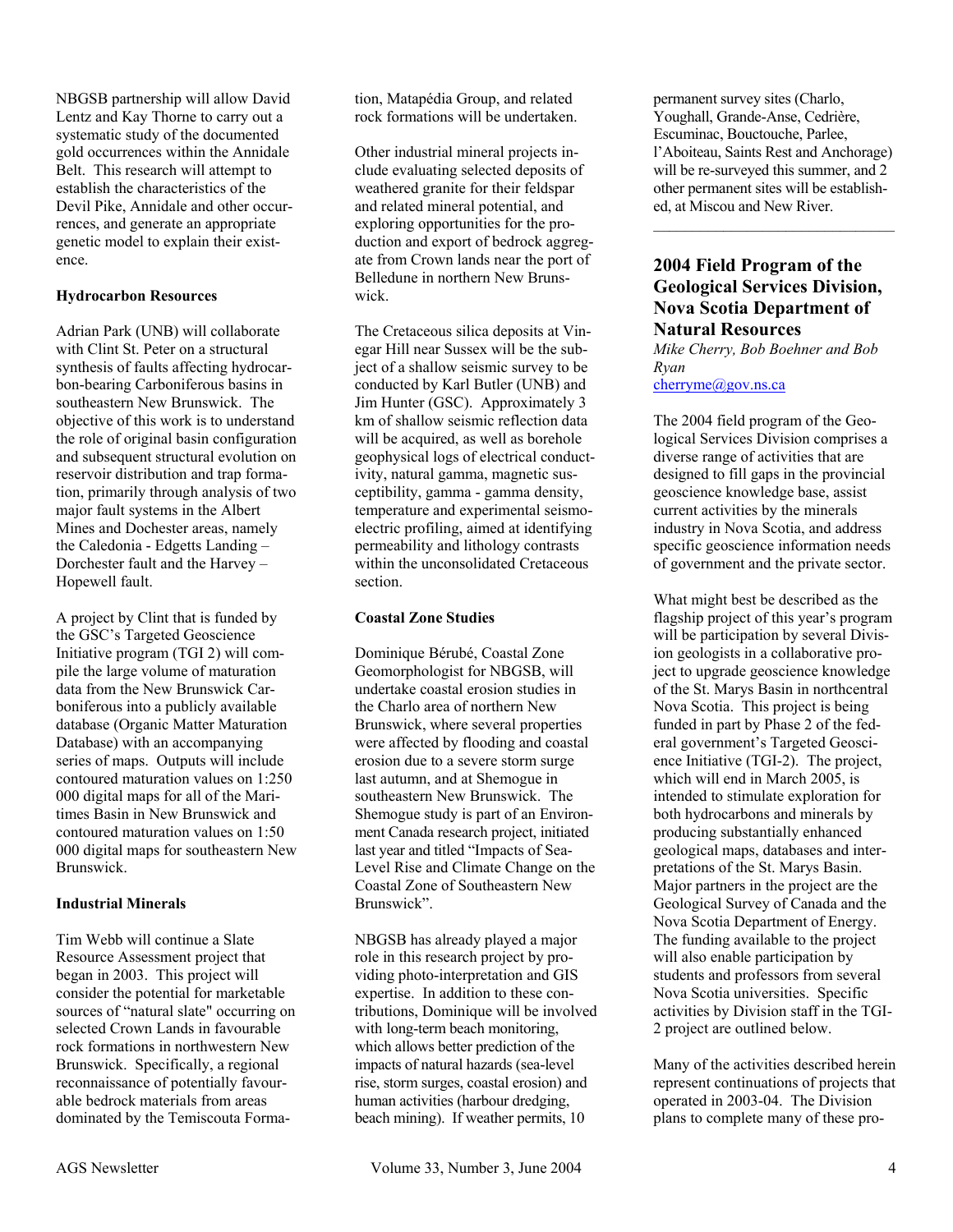jects in 2004-05, and will be undertaking an internal strategic planning exercise during the year to develop priorities for new activities for the coming 5 to 10 years. This planning will complement the development of a new provincial Mineral Development Strategy, which is also slated to occur in 2004-05.

#### **Geological Mapping and Geochemistry Section**

Terry Goodwin will continue to investigate geochemical variations in rocks, soils and waters throughout Nova Scotia, including contributing to the TGI-2 project by compiling, interpreting and collecting new samples to assist in characterizing the geochemical signature of the Cobequid – Chedabucto Fault Zone. An investigation of the distribution and morphology of gold grains in tills of the Meguma Terrane will be undertaken to establish templates for comparison with similar successful deposit case histories. Work will continue with Dr. Mike Parsons (Geological Survey of Canada) and co-workers to examine the distribution and behaviour of metals, particularly mercury and arsenic, within and around tailings at past-producing gold districts. This project, which is part of the GSC's "Metals in the Environment" program, is intended to improve our understanding of the movement and ultimate fate of these and other elements in mine tailings.

Rick Horne will work with Chris White to complete maps and reports from the Southwest Nova Bedrock Mapping project (see following paragraph). Rick will also work with Bob Ryan to complete bedrock mapping and map preparation for NTS area 11D/13 as part of the Central Meguma Group project. Rick will contribute to the TGI-2 project by investigating kinematic features in key areas to assist in characterizing the structural geology of the Cobequid – Chedabucto Fault Zone. Finally, Rick will continue his investigations of the structural geology of Nova Scotia's gold deposits, as a contribution to a broader program to evaluate Meguma gold

deposits that also involves Paul Smith and Dan Kontak. Rick plans to continue work on the Dufferin and Mooseland deposits, and possibly the Tangier and Forest Hill deposits. Much of this work is dependent on access to new surface and underground exposures at active industry projects.

Chris White has completed field work for the Southwest Nova Bedrock Mapping project, which will result in 1:50 000 scale bedrock geology maps for all or parts of the twelve NTS areas that underlie Digby, Yarmouth and Shelburne counties. Chris will now extend that work to the northeast by carrying out field work in the Port Mouton (20P/15), Liverpool (21A/02) and Lake Rossignol (21A/03) map areas, as part of a new South Shore project. Chris will also begin a new Science of Aggregate project with Garth Prime to investigate the possibility of developing petrographic criteria that can be used to predict aggregate resource quality and behaviour. These can currently only be determined through more expensive testing.

Rob Naylor will continue detailed mapping and compilation of NTS areas 11E/06 and 07 with Peter Giles (Geological Survey of Canada) as part of the TGI-2 project. This area is currently being explored for iron oxide-copper-gold (IOGC) deposits and includes the Cobequid – Chedabucto Fault System, which forms the major terrane boundary between the Antigonish and Cobequid Highlands to the north and the Meguma Terrane to the south. Our understanding of this complex geology will be enhanced by access to recently processed potential field geophysical data and maps, as well as seismic surveys that were recently undertaken as part of industry exploration for hydrocarbons.

Ralph Stea will undertake a partial field season to complete surficial mapping of the Kennetcook (11E/04) map area as part of the Hants – Colchester Lowlands Surficial Geology project. Ralph will also continue to

work on the Cretaceous Mapping project, which is sponsored in part by the Sable Offshore Energy Project. This year's field work will include investigations of outlier areas near Brierly Brook (Antigonish) and in the Musquodoboit Valley.

#### **Resource Evaluation Section**

John Calder will continue his studies of organic deposits and Carboniferous sedimentary basins to provide information in support of exploration and development of coal and hydrocarbon resources, as well as interpretation of new seismic data (NTS 11E/10-15). John will also continue to play a key role in the current initiative to gain recognition of the Joggins fossil cliffs as a UNESCO World Heritage Site (NTS 21H/09).

Garth DeMont will continue to update the mineral occurrence database for Cape Breton Island. Responding to a recent increase in interest for carbonate resources, Garth will spend considerable time enhancing our knowledge of these resources in the Cape Dauphin and Kelleys Cove areas. Maps for the Glen Brook, Glendale, Lamey Brook, Kewstoke and other carbonate deposits will be completed at a 1: 25 000 scale.

Phil Finck will work with Garth DeMont on carbonate resources on Cape Breton Island, and will also spend some time evaluating sand resources on the island, in light of recent expressions of interest in this commodity. In addition, Phil will spend some time in the field to undertake preliminary evaluations of known occurrences of a variety of other industrial mineral commodities.

Dan Kontak will continue his ongoing study of pegmatite-related mineralization in southern Nova Scotia. Dan will use most of his time in the field this year to investigate mineralization associated with the IOCG deposits along the Cobequid – Chedabucto Fault System as part of the TGI 2 St. Marys Basin project (NTS 11F/05, 11E/05 to 08).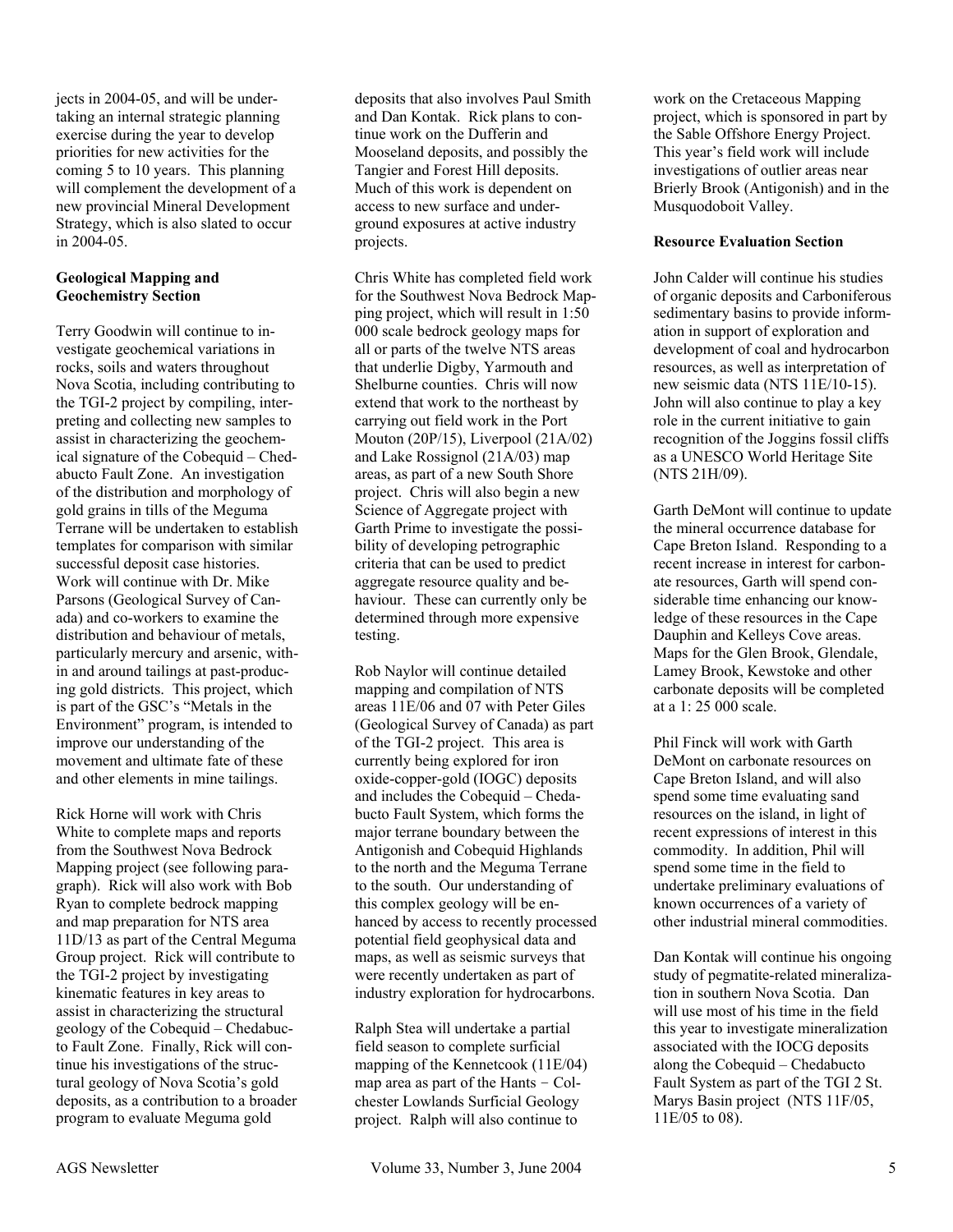Ron Mills will continue to provide assistance to prospectors in the form of consultations, training and property visits. Ron also plans field work to investigate pegmatites and related resources in the northern mainland, as well as a placer deposit in the Tangier Gold District (NTS 11D/15).

George O'Reilly will undertake a compilation of mineral occurrences along the Cobequid – Chedabucto Fault System as part of the TGI 2 project. George will concentrate on intrusions within the suture zone. George will also work with Dan Kontak on mineral deposit studies of IOCG occurrences along the Cobequid – Chedabucto Fault System.

Garth Prime is nearing completion of an investigation of aggregate resources in the Annapolis Valley (NTS areas 21H/01, 02; 21A/12, 14, 15). With completion of this work, Garth will shift his focus to Cape Breton Island, where planned infrastructure development in the coming years will require new sources of aggregate.

Paul Smith will continue work on the Eastern Shore Compilation project in NTS areas 11F/03 – 06 and 11D/10 – 15, for which his responsibility is to compile and write comprehensive reports on selected gold districts. Paul will also work with Terry Goodwin and Mike Parsons (Geological Survey of Canada) on the latter's project to investigate metals in tailings from past-producing gold mines.

# **2004 Field Program of the Geological Survey of Newfoundland and Labrador**

*Frank Blackwood*  rfb@zeppo.geosurv.gov.nf.ca

#### **Regional Geology Section**

Sean O'Brien will spend 2 months mapping stratigraphic sections of the Late Precambrian and Cambrian sedimentary rocks on the Bonavista Peninsula and environs, with the objective of establishing a regional framework for the copper mineralization in these rocks. The field work will be carried out in collaboration with Cornerstone Resources. Further studies of newly discovered Precambrian fossils near Catalina will be undertaken as a subsidiary part of the Bonavista mapping. Sean will also carry out field mapping and related studies of the gold-bearing volcanic and intrusive rocks in and adjoining the Holyrood (1N/6) and St. John's (1N10/15) areas, including new mineralization in the St. John's peninsula. This work will be coordinated with major gold exploration programs being carried out by Rubicon Mineals and IAMgold – Wheaton River. Sean will also provide prospector field support on the Avalon, Bonavista and Burin peninsulas.

Don James and Bruce Ryan plan a two month field program in the Nain Plutonic Suite in the Churchill Province, working with continuous helicopter support. The main goal of this work is to complete mapping of the corridor from Nain to the Quebec border in the northern part of NTS sheet 14D. A field camp will be established on Tasialuk Lake, from which helicopterpositioned ground traverses will be made. The region is underlain by the Nain Plutonic Suite, older intrusive rocks, and the boundary between gneisses of the Nain and Churchill provinces. This geological position makes the area prospective for mineral deposits similar to that at Voisey's Bay, just to the south. This project is being carried out in collaboration with the GSC under Phase 2 of the federal Targeted Geoscience Initiative (TGI).

Ian Knight will spend two months mapping Cambro-Ordovician, carbonate-terrain rocks at 1:50 000 scale in the Phillips Brook, Georges Lake and Harrys River areas of NTS 12B/9 and 16 in western Newfoundland. This work will support exploration for carbonate-hosted base metal deposits and marble, and will provide important information for west Newfoundland oil and gas exploration. Paleontological support will be provided by Doug Boyce. The project will be co-ordinated with TGI projects in the

area that are supervised by Tom Calon and Eliot Burden of Memorial University.

#### **Mineral Deposits Section**

Gerry Squires will undertake the third year of a project to study base metal and gold mineralization in central Newfoundland. The first part of the field season will be directed towards completing a synthesis of the base metal mineralization of the Tally Pond belt near Grand Falls. This is an area that may be the site of the province's next base metal mine. The synthesis will be used to promote further exploration in the belt. The second part of the season will continue work on gold mineralization in the Grand Falls – Gander area. This is an area of active exploration that has seen a number of recent grass-roots level gold discoveries. Field work will synthesize knowledge of the new discoveries and develop models to help guide further exploration in the region.

Lawson Dickson will use the field season to investigate the dimension stone potential of the Great Northern Peninsula and the areas of southeastern Labrador that are accessible from the new highway. Further work will also be conducted on the marble – limestone dimension stone potential of western Newfoundland, and, if time permits, on similar rocks in western Labrador. The objective of this work is to identify new opportunities for dimension stone development in areas of the province that have to date been under-explored for this commodity. Lawson will also provide assistance, as needed, to prospectors and dimension stone producers.

#### **Geochemistry, Geophysics and Terrain Sciences Section**

Jerry Ricketts will undertake the second year of a project to examine the road corridor between Red Bay and Cartwright, Labrador. The goal of this work is to identify and map granular aggregate deposits, and assess the volume and quality of these deposits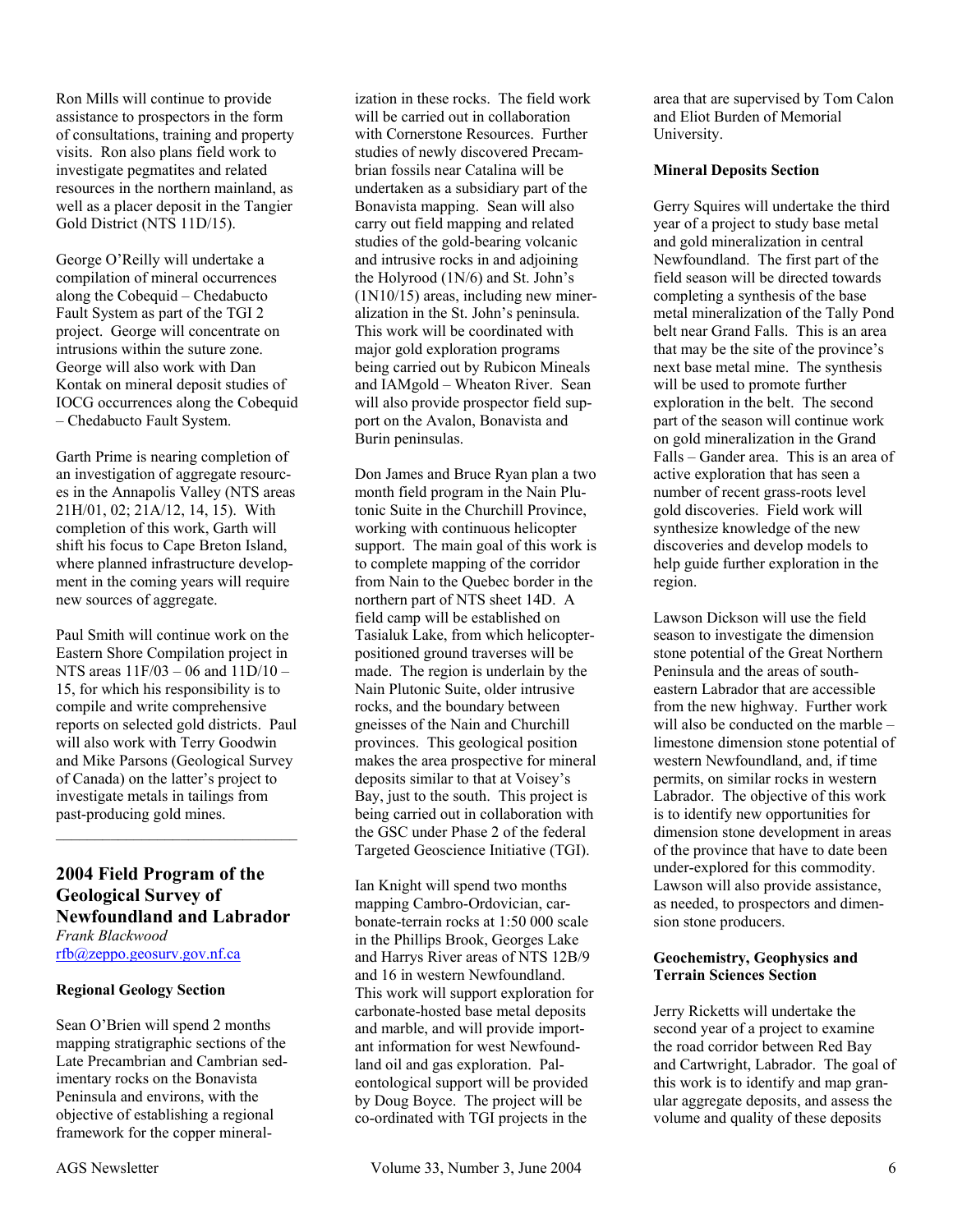for use in the construction industry. The opening of the new road has resulted in a steady demand for highquality aggregate, and it is important to be able to identify the deposits in a timely manner. Work in 2003 focused on the corridor between Red Bay and Mary's Harbour: this year, the work will focus north of Mary's Harbour.

Shirley McQuaig will begin a new project in the Central Mineral Belt in Labrador to systematically sample tills for geochemical analysis. The project area comprises approximately two 1:50 000 sheets within NTS 13K. The density and quality of lake-sediment geochemistry will be upgraded in selected areas. Releases of the geochemical data will highlight areas for follow-up and more detailed sampling by the exploration industry. Surficial mapping will focus on the distribution of surface sediments, their genesis and utility for geochemical sampling, glacial dispersal, and ice-flow history. This project is being carried out in collaboration with the GSC as part of the Targeted Geoscience Initiative.

# **UNIVERSITY NEWS**

#### **Acadia**

*Sandra Barr*  sandra.barr@acadiau.ca

Another academic year has flown past, and an impressive group of 10 newly minted geoscientists and 13 environmental scientists received their B.Sc. degrees at Convocation on May  $10^{th}$ . The end of term this spring was welcomed at Acadia even more than usual because of the faculty strike that made the term rather stressful. Luckily, the strike was resolved after only 13 days of classes had been missed, and hence no changes to the end of term date or the examination schedule were required. It was, however, a challenge for both faculty and students to compress the course material into the shortened time-frame, and I think that the whole campus breathed a collective sigh of relief when the term was successfully concluded.

One of the losses during the strike was the visit of the GAC Robinson Lecture Tour speaker, John Thompson of Teck Cominco. A group of keen students organized their own transportation and made the trip to Dalhousie University to catch Dr. Thompson's excellent talks.

Acadia was well represented at the AGS conference in Moncton in February, where the graduate students did an able job as projectionists under the direction of Ian Spooner. Acadia faculty and students were authors and co-authors of a total of 9 oral and/or poster presentations at the meeting.

We welcomed two new graduate students to the department in January. Tansy O'Connor-Parsons, a graduate of the University of Alberta, joined us from Vancouver where she was working with Anglo American Exploration. Her thesis project with Cliff Stanley is on the lithogeochemistry of the Golden Mile gold mine in Kalgoorlie, Western Australia. Lori Cook, a Dalhousie University graduate, arrived to begin her project on the cause of a large magnetic anomaly in the offshore area between Cape Breton Island and Prince Edward Island. She will be jointly supervised by Sandra Barr and research associate Sonya Dehler of GSC Atlantic.

The annual end-of-year Geology Department banquet was held in Wheelock Hall on the Acadia campus. It consisted of a fine meal, the recognition of student award winners, and a "high (or low) lights of the year" power-point presentation compiled by students Jeffrey Bigelow and Nathan Rand. Also presented were the "special awards" to faculty and staff – it is worth a visit to the department to see these documents posted on the winners' office doors. The guest speaker at the banquet was 1971 Acadia geology graduate Jack Mac-Donald, who gave us an overview of his career that managed to be both hilarious and inspirational.

Although the undergraduate student team organizing the AUGC is

scattered to the four winds and across several continents for the summer, the team left Acadia with preparations well in hand. The conference will be held on 28-30 October (see

http://ace.acadiau.ca/science/geol/augc 2004) and promises to have lots of fun, learning, and geological variety to suit all tastes, including the first an inter-university Geo-Jeopardy competition.

 $\mathcal{L}_\text{max}$  , where  $\mathcal{L}_\text{max}$  and  $\mathcal{L}_\text{max}$ 

#### **UNB**

#### *David Lentz*  dlentz@unb.ca

The Department of Geology at UNB is very pleased to graduate Ph.D. student Gordon Osinski, who was supervised by John Spray. " OZ"'s thesis title is "Impacts into sedimentary targets: Constraints from the Haughton and Ries impact structures".

Recently, two Ph.D. candidates won awards for their presentations at local conferences. Pamela Dickinson won the Best Poster award (with Bruce Broster and David Black) at the UNB Graduate Student Association Conference for her poster titled "Geoarchealogical investigations of Holocene climate and human occupation of the Grand Lake Meadows Region, New Brunswick". Barbara Petrunic received the Paul Odense Award in the Materials section for her presentation at the 31st annual meeting of the Microscopical Society of Canada in Wolfville. Barbara's presentation, co-authored by Tom Al, was titled "The Mount Pleasant Tungsten mine: Identification of secondary-mineral precipitates using micro-analytical techniques". Congratulations to both.

Erin Walton (Ph.D. candidate), who is studying Martian meteorites with John Spray, was named one of Canada's "Best and Brightest" by MacLean's Magazine. Erin has received numerous scholarships (from NSERC and Canadian Space Agency) for her cutting-edge research here at UNB. In addition, John Spray has been named one of UNB's University Research Scholars for a two-year period, com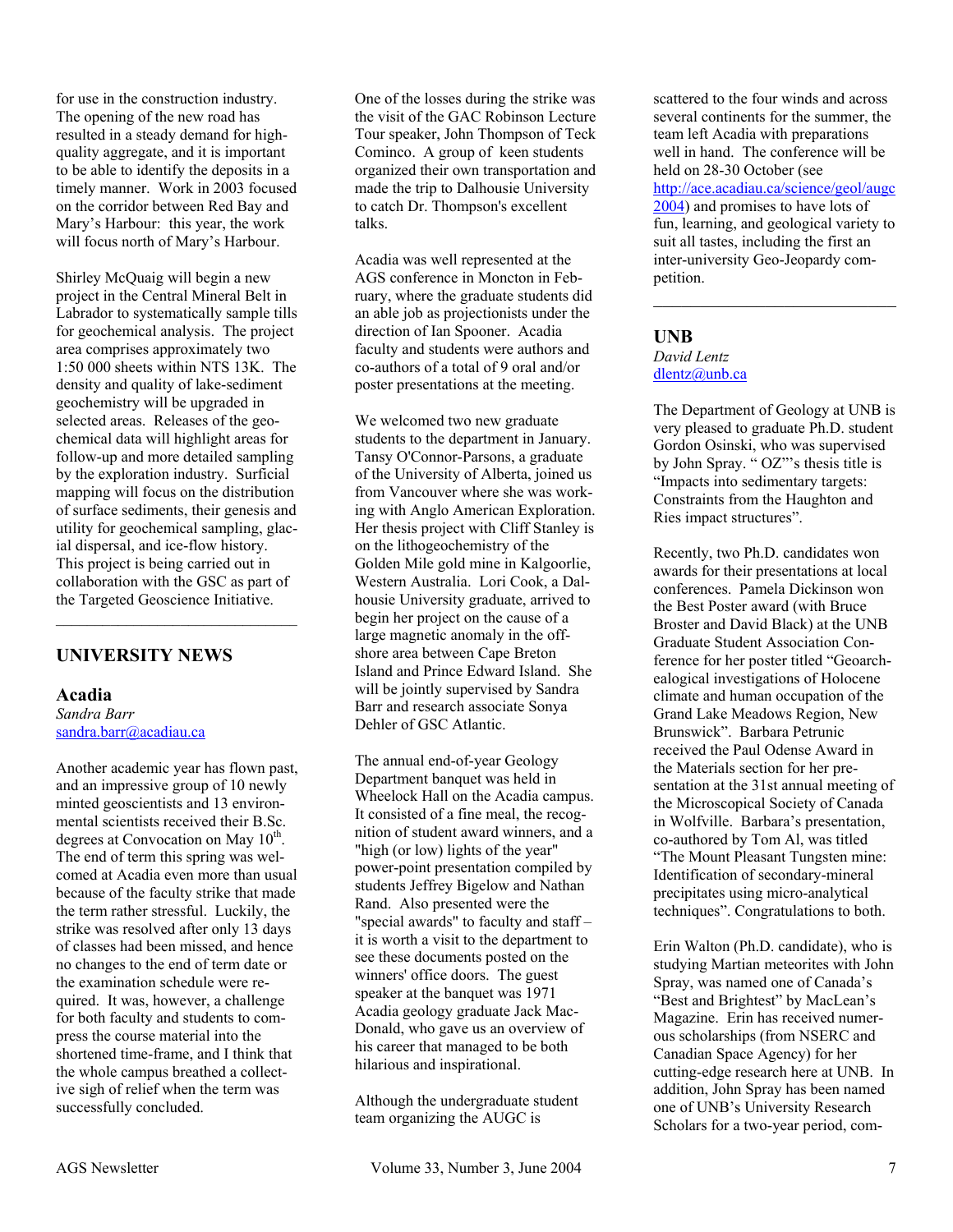mencing July  $1<sup>st</sup>$ , 2004. Check out their research at the Planetary and Space Science Centre's website at http://www.unb.ca/passc/ .

UNBSJ Geology has been reinvigorated after years of precarious existence by the appointment of Lucy Wilson to a tenure-track position. Lucy hopes to expand and diversify the course offerings (and her own geoarchaeological research!). Student interest is demonstrated by the creation of a new Geology Students' Society, whose activities in the fall term included two field trips and a presentation by Dave Lentz.

An EdGeo workshop for New Brunswick teachers, sponsored by the AGS, Canadian Geological Foundation and the national EdGeo program and put on by UNB and NB DNR - Minerals, is scheduled for July  $12<sup>th</sup>$  to  $14<sup>th</sup>$ . It will be held in the Geology Dept. in Fredericton with a field trip on the final day up the Saint John River valley. Also with respect to outreach activities, Dr. Suporn Boonsue (UNB Geology) led a group of NB high school guidance councillors on a tour of our facilities, with demonstrations from several faculty members. This orientation program was arranged through the APEGNB and funded in part by industry.

Last, but definitely not least, we are very proud to announce that Dr. David Keighley (NB DNR-Minerals) will be joining the department in our Sedimentology position as of July 1<sup>st</sup>. Dave obtained his undergraduate degree at the University of Manchester, United Kingdom. He then spent 5 years in the UK oil industry, including time at Shell, before coming to Canada to complete his Ph.D. under Ron Pickerill at UNB. That was followed by a return to the UK to take a post-doctoral research associate position at the University of Liverpool, sponsored by Shell. Subsequently, he spent the best part of the next four years juggling temporary teaching assignments at Saint Mary's University and Acadia University, with consulting contracts relating to petroleum

exploration programs in southern New Brunswick. Most recently he has been employed as a Hydrocarbon Resources Geologist by the New Brunswick Department of Natural Resources.

 $\mathcal{L}_\text{max}$  , where  $\mathcal{L}_\text{max}$  and  $\mathcal{L}_\text{max}$ 

# **OTHER NEWS**

# **New Brunswick Museum**

*Randy Miller*  millerrf@nb.aibn.com

The New Brunswick Museum is beginning a five year research partnership with the University of New Brunswick, Saint John, funded through a SSHRC program called CURA (Community-University Research Alliance). The project, titled "Saint John: An Industrial City in Transition", will examine a wide variety of social and cultural issues related to the Saint John region.

One of the Museum's projects in this program will look at the history of the development of a science culture in Saint John, particularly the Natural History Society of New Brunswick and the geological exploration and research of the Society's members. New Brunswick has a long history in the development of geological sciences in Canada, dating back to the work of Abraham Gesner, the first provincial geologist in New Brunswick. Much of the early work was conducted in Saint John through the work of the Steinhammer Club and the Natural History Society of New Brunswick. Few cities can compare to the Saint John region when it comes to the complex geological diversity seen here. Nor can most cities claim such a long history of geoscience investigation, dating back to the early 1800's. Saint John has attracted an impressive list of scientists to unravel its geological past. It has a history of scientific study and public education unmatched by most Canadian cities its size. By the early 20th century, reports by Princeton geologist B.F. Howell and Geological Survey of Canada geologists A.O Hayes and F.J. Alcock were built upon 100 years of previous study of Saint John's geology.

The CURA project will also examine the heritage aspect of significant geological sites in Saint John region and develop a risk assessment plan for significant outcrops. An evaluation of the tourism potential of promoting Saint John's geology will follow as this project proceeds.

Readers are invited to visit our geology virtual exhibits – Fossil Shark at http://www.gnb.ca/0130/Doliodus/Sha rk.htm and Minerals Matter at http://www.gnb.ca/0130/MineralsMatt er/index.htm .

 $\mathcal{L}_\text{max}$  , where  $\mathcal{L}_\text{max}$  and  $\mathcal{L}_\text{max}$ 

#### **Nova Scotia Museum of Natural History**  *Deborah Skilliter*  skillidm@gov.ns.ca

#### **Joggins Gains "Tentative List" Standing With UNESCO**

The famous fossil cliffs of Joggins was one of eleven Canadian sites named recently by the federal government for tentative list standing. This means that Joggins may now be put forward by the federal government to UNESCO as a World Heritage Site nomination. Joggins, nominated as a natural site, is internationally recognized as one of the most important Carboniferous fossil sites in the world. The 315 million-year-old fossils at the site are protected under Nova Scotia's Special Places Protection Act. Many organizations at the municipal, provincial, and federal level have been and will continue to be involved with the UNESCO nomination process.

#### **"Beyond the Last Billion Years" Talk Series**

The Atlantic Geoscience Society Talk Series held at the Museum of Natural History has been highly successful, attracting over two thousand people since its inception three years ago. The talk series began as a 'spin-off' to the best-selling book, "The Last Billion Years," and has evolved a more general regional geology theme. The audience has consisted mostly of the general public, but has also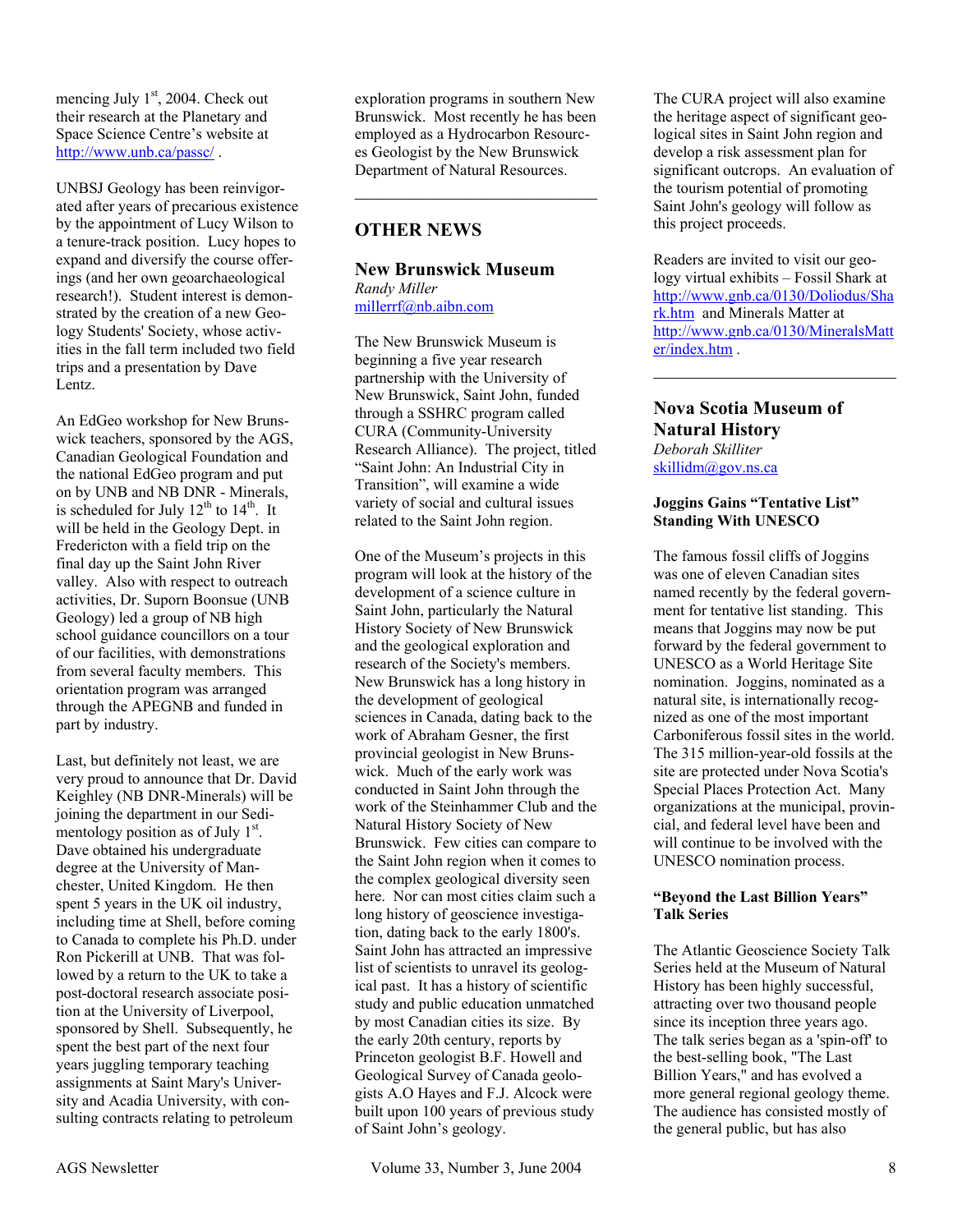reached many school-aged children, university students, professional geologists, and AGS members. The success of the talk series is due to many factors – an interested public, advertising, a core of volunteer organizers, and the talented speakers who generously donate their time.

The talk series has had, and will continue to have, many benefits for the AGS. It is a forum in which to disseminate the importance of the geosciences to the public, it has functioned as a means to attract members to the AGS and participants in AGS programs such as EdGeo, and it has provided a venue for AGS members to meet outside of the society's annual colloquium.

Speakers are currently being organized for the 2004 - 2005 season, with talks beginning in September.

#### **Summer Events**

This summer, the museum will host exhibits on Sable Island and leatherback turtles. The Butterfly Pavilion will open in July. For other events, please go to http://museum.gov.ns.ca/ and click on "Museum Events."

 $\mathcal{L}_\text{max}$  , where  $\mathcal{L}_\text{max}$  and  $\mathcal{L}_\text{max}$ 

#### **Fundy Geological Museum**

*Ken Adams*  adamskd@gov.ns.ca

In the October 2003 Newsletter, the Fundy Geological Museum noted that work on the its expansion plans was ongoing. Cantwell and Company, in association with Communication Design Group and Anwyll Fogo Architects, was engaged to prepare a Feasibility Assessment and Business Plan for the Cumberland Regional Economic Development Association and the Board of Directors of the Cumberland Geological Society. Sessions have been held with Museum staff, Board members and key stakeholders, including the Nova Scotia Department of Tourism, Culture and Heritage and the Nova Scotia Museum. At this time, a draft report of the Feasibility Assessment and

preliminary graphics and floor plans for an expanded facility have been prepared. The assessment of the current site resulted in a number of recommendations, including the revitalization of the existing geological and paleontological exhibits, proposed plans for a new Bay of Fundy Discovery Centre gallery, larger collection storage, an enhanced multi-media orientation theatre, a lapidary laboratory, relocation of the gift shop and a larger and flexible programming space. AGS members are invited to visit the museum this summer to view the proposed plans.

#### **Summer Programs and Events**

The Museum will offer the following programs and events this summer:

Museum Weekend – June 12 and 13 Mineral and Fossil Day Packages – Tuesday through Sunday in July and August

Dino Daze – July 18 Nova Scotia's Gem and Mineral Show – August 20 through 22

The Museum will also continue its Time Walks on Saturdays throughout July and August. A number of these are part of the "Parks are for People" program and are offered in partnership with the Cape Chignecto and Five Islands provincial parks. Time Walk locations and dates are:

Wasson Bluff Special Place – June 12, August 7 and August 28 Thomas Cove, Economy Falls – July 3 Clark Head – July 10 Spicers Cove, Cape Chignecto Provincial Park – July 11 Wards Falls – July 17 Joggins Fossil Cliffs – July 24 Red Rocks - McGahey Brook, Cape Chignecto Provincial Park – July 25 Economy Falls – July 31 Kirk Hill - Newville Lake – August 14 Nova Scotia Mineral and Gem Show Walks – August 20 through 22 West Bay – August 21

Five Islands Provincial Park – August 22

The Museum is currently hosting two exhibits based on Nova Scotia's fossils. "The Trace Fossil Mystery", created by the Nova Scotia Museum of Natural History, explores how some of Nova Scotia's former inhabitants left clues to their habits and life styles. Don Brown, a taxidermist from Oxford, Nova Scotia, has used his knowledge of modern animals to recreate a series of dinosaur replicas. Museum staff will also be presenting an exhibit on the use of aboiteau and dykes to change habitats along the Bay of Fundy shoreline over the past 400 years.

For additional information contact the Fundy Geological Museum by telephone at 1-902-254-3814, by e-mail at fundygeo@gov.ns.ca or visit "Check Us Out" at http://fundygeo.museum.gov.ns.ca.

#### **Nova Scotia Mineral and Gem Show**

Mineral and fossil enthusiasts from around the world have known our secret for years. Join us on the third weekend in August for the only show of its kind east of Montreal. Formerly known as the Rock Hound Round-Up, the Nova Scotia Mineral and Gem Show brings together gem, fossil and mineral enthusiasts to participate in a weekend of walks, talks, demonstrations, exhibits and opportunities to purchase lapidary, craft and beading supplies.

#### **Museum Laboratory**

Preparation of several prosauropod specimens continues to be carried out in the laboratory. You can follow the progress of this work on the Museum's web site at:

 $\mathcal{L}_\text{max}$  , where  $\mathcal{L}_\text{max}$  and  $\mathcal{L}_\text{max}$ 

http://fundygeo.museum.gov.ns.ca.